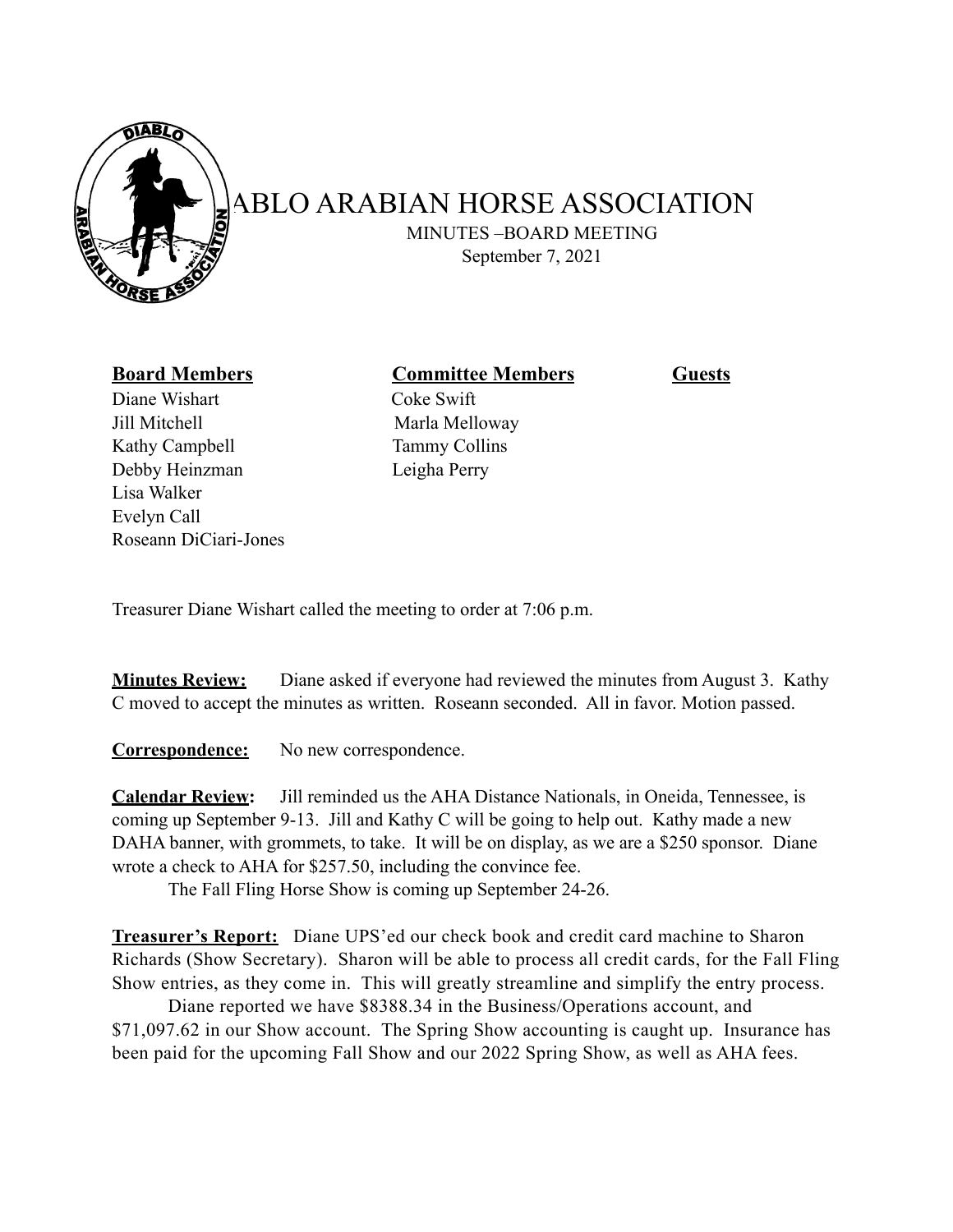## COMMITTEE REPORTS

**High Point:** Kathy C reported Amanda Scott and Evelyn Call have updated their information. She hopes trainers will pick up High Point entry forms at the Fall Fling Show. We will have copies out on the table.

**Awards Dinner:** Penny reached out to Bebes. They are still up in the air.

 Diane brought up the fact that we don't make a lot of money from the silent auction. Maybe we could send a letter to the entire membership and ask for donations. Also, we need to encourage class sponsorship at the show. Diane will email sponsorship forms to all board members.

**Club Excellence Entry:** Marla sent in our 3 binders to AHA on time. We will find out if we won anything at the Convention.

**Breed Awareness, Family Outreach, Public Relations:** Jill reported a few barns she knows of did small open houses, mostly for their own groups. Bridget had a Meet an Arabian event at her barn, but didn't have any outside participation. We will try to set something up at Tractor Supply.

 Region 3 promoted the T.A.I.L. Program. We can introduce that program at the Spring Show.

**Social Media:** Denice updated the website with show information.

**Horse Shows:** Coke reported the Show Premium is out. Kathy C and Marla asked to have Premiums mailed to them. Coke said Sharon has been great to work with.

We have less than 20 entries so far. We may have to discuss late fees when we get closer. Jim Lowe plans to come up with 20 horses. Coke contacted Arturo and Jesse Saldana, Todd Hickerson, and Bridget is coming.

 Ribbons have been ordered, in accordance with our latest ribbon tally. They will be mailed directly to Brookside. Coke will bring the boxes of ribbons she has stored, as well as the tote containing past Club Excellence binders. Kathy will bring the ribbons stored in the shed. She will also pick up the product Coke ordered from Frank.

 Ann Dennis is doing the Trail course. She will be there Saturday to set up, and her sister will scribe.

Coke reminded us we have no photographer. Marla said she would try to find one.

 Jill asked if the patterns in the premium book were from the judges. Coke confirmed they were.

**Trail:** Nothing to report, but Diane hopes we can put a ride together by the end of the year.